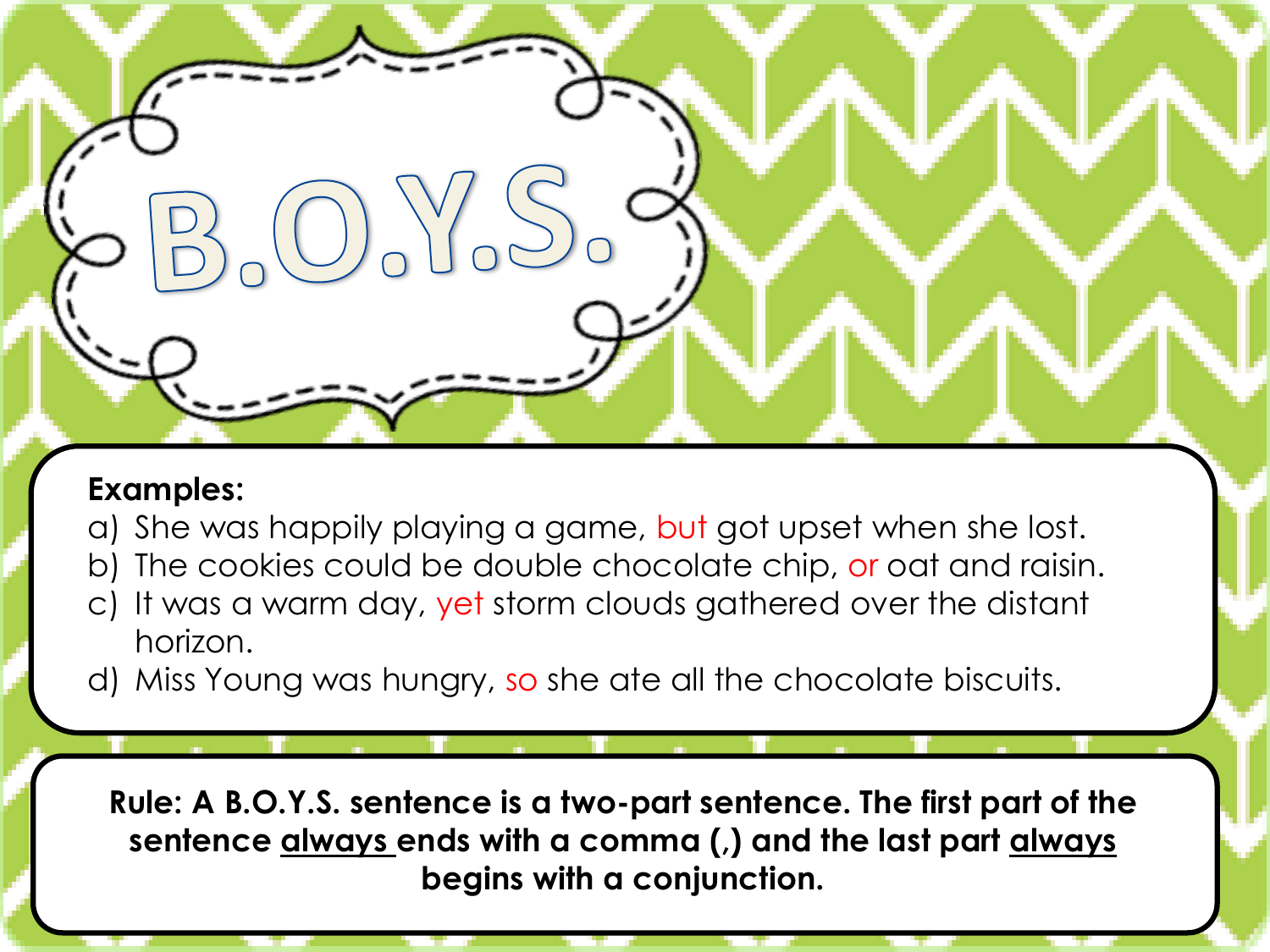**Examples:** a) Mr Twit was a dirty, horrible man.

b) It was a sparse, dry desert.

**Rule: A 2Ad sentence has TWO adjectives before the noun. This sentence creates a clear picture for the reader.**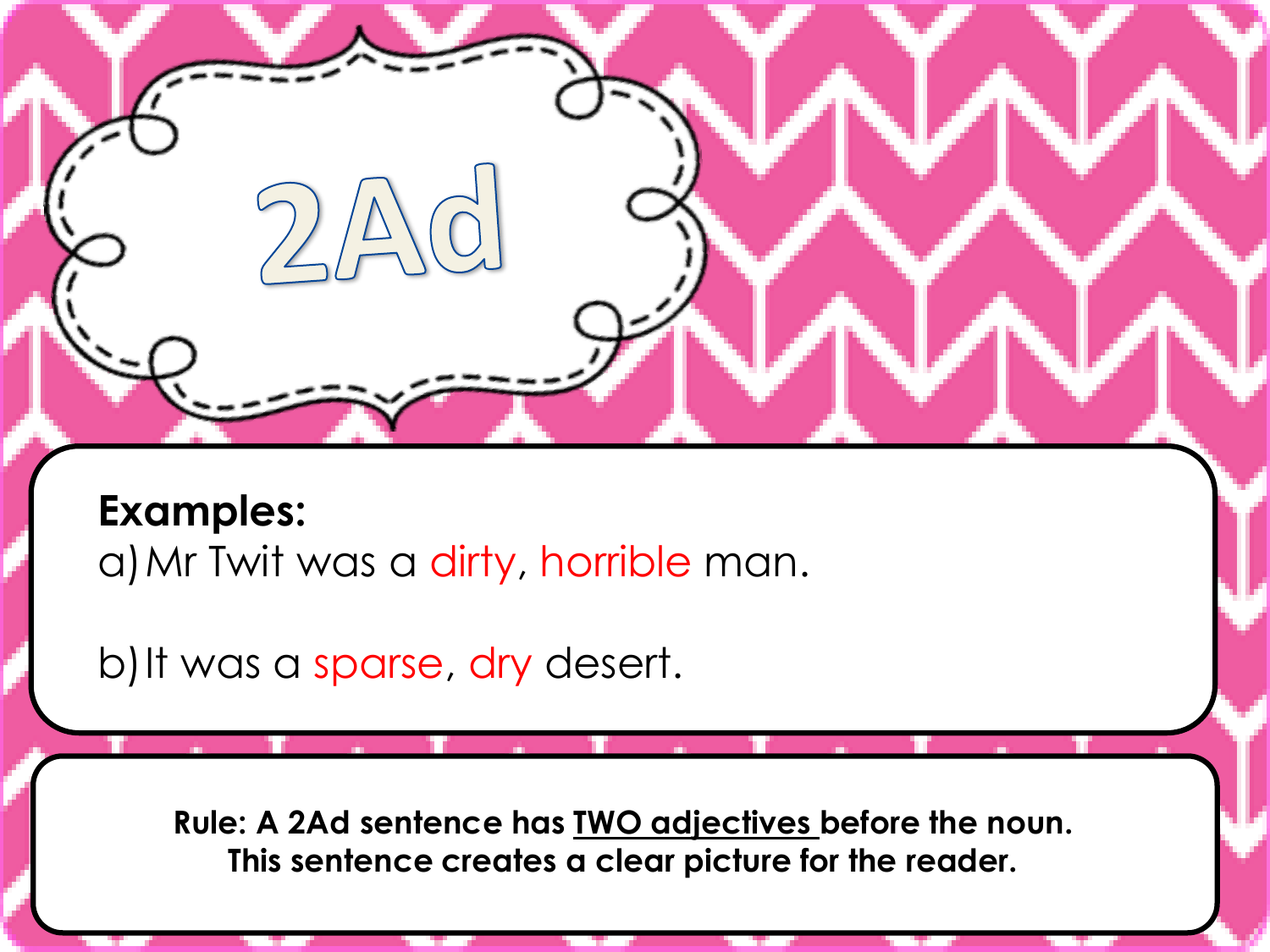a)Mr Twit was a dirty, horrible man with long, soggy spaghetti in his beard.

b) It was a sparse, dry desert with a calming, exotic oasis in the distance.

**Rule: A 2Ad sentence has TWO adjectives before the first noun and TWO adjectives before the second noun. This sentence creates a clear picture for the reader.**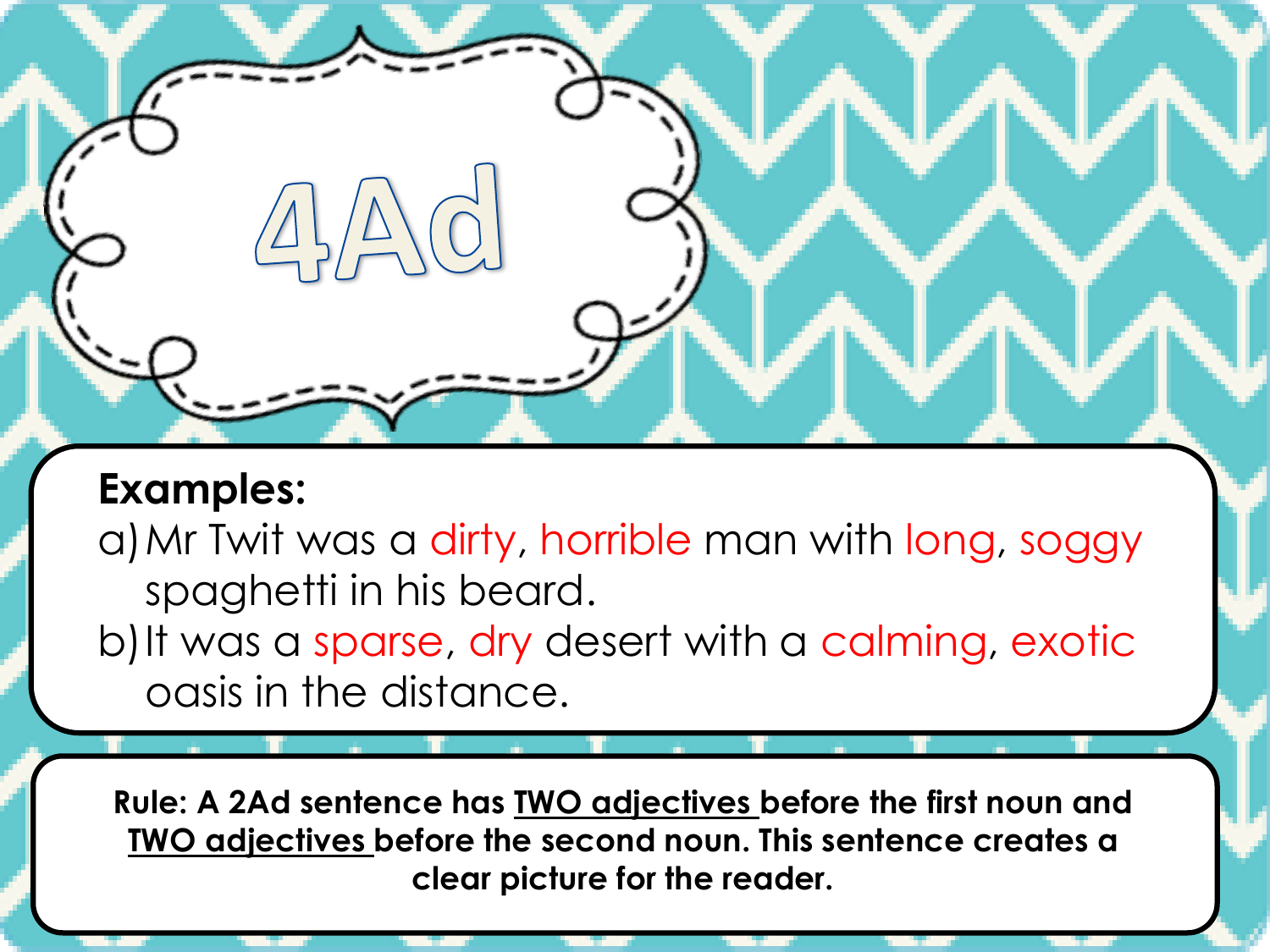a)The huge, green monster chased after the children like a tornado.

Simille

b)Although the pirate was as tall as a mountain, he wasn't frightening.

> **Rule: A simile creates a picture in the reader's mind. It compares on thing with another, using …. like a…. and …..as a …..**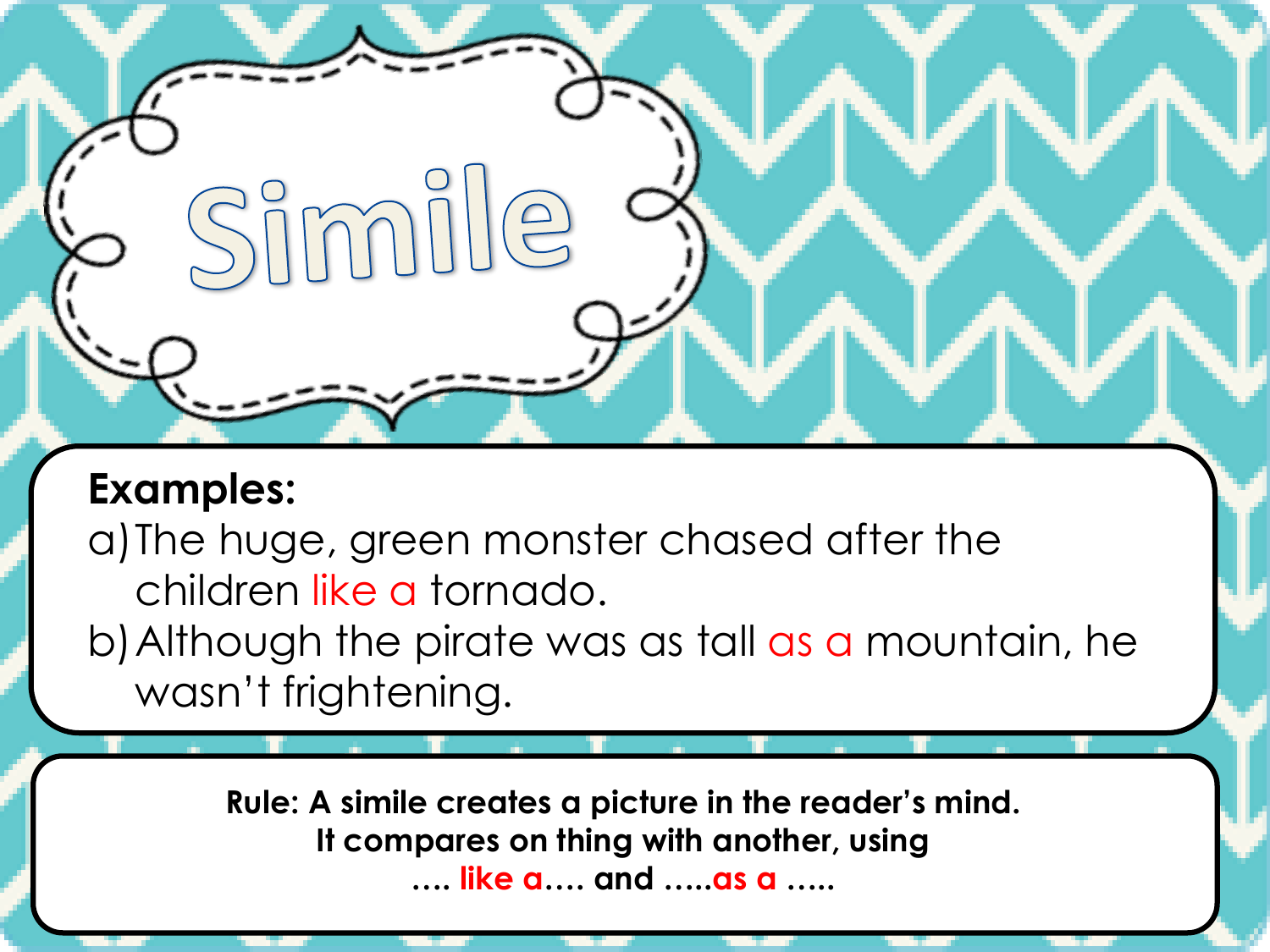a) Confused, shocked, scared, the children ran from the burning building!

b) Excited, elated, thrilled, she won the dance competition.

**Rule: 3\_ed sentences starts with three adjectives, that end in \_ed and describe emotions.** 

**The \_ed words MUST be followed by commas.**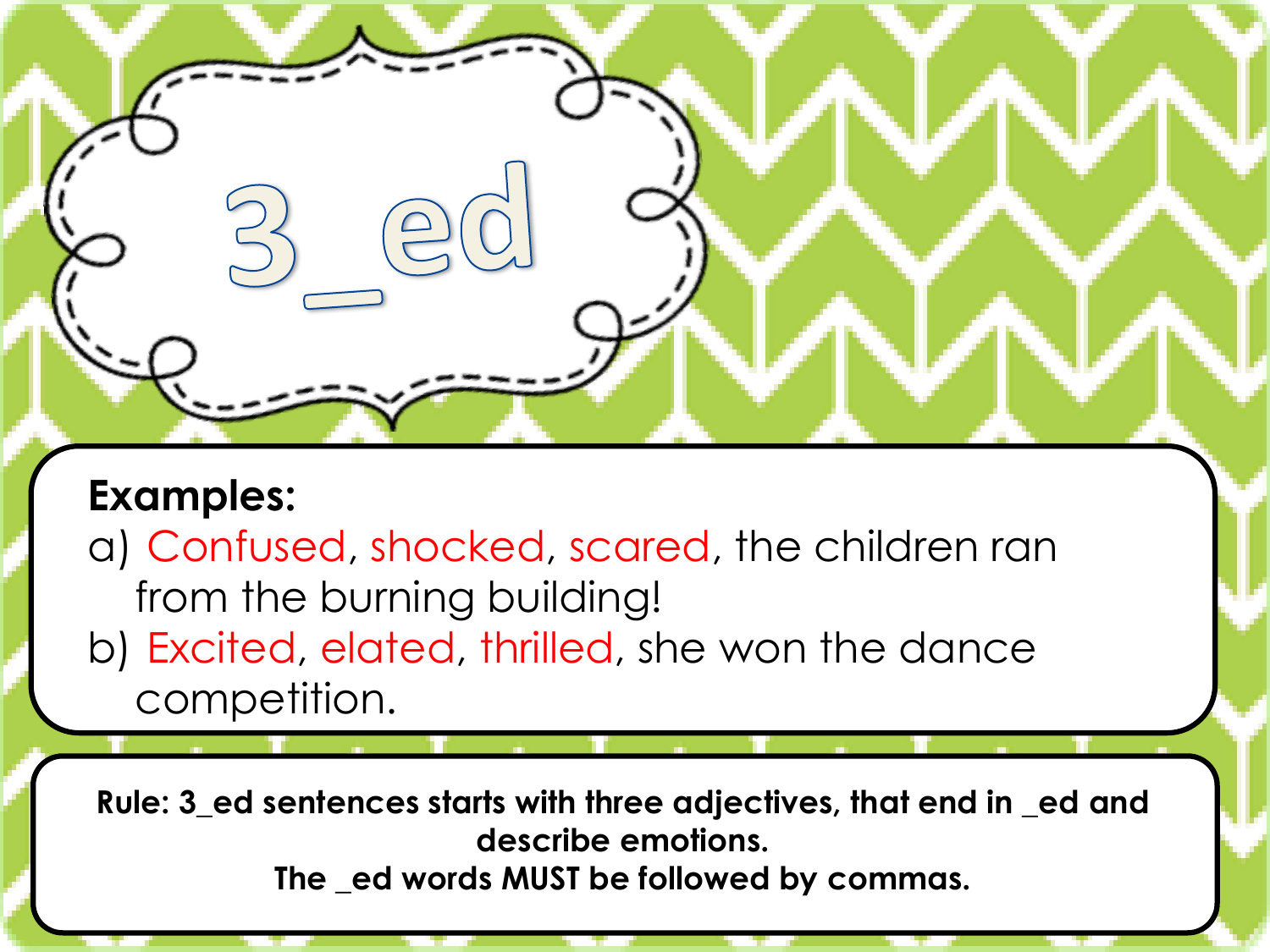a) Running, Sarah almost tripped over her own feet. b) Tiptoeing, he tried to sneak out across the landing without waking anybody up.

**Rule: A sentence starts with a verb to give it more importance. The verb us always followed by a comma and then a name or personal pronoun (he, she, they, it) followed by the rest of the sentence.**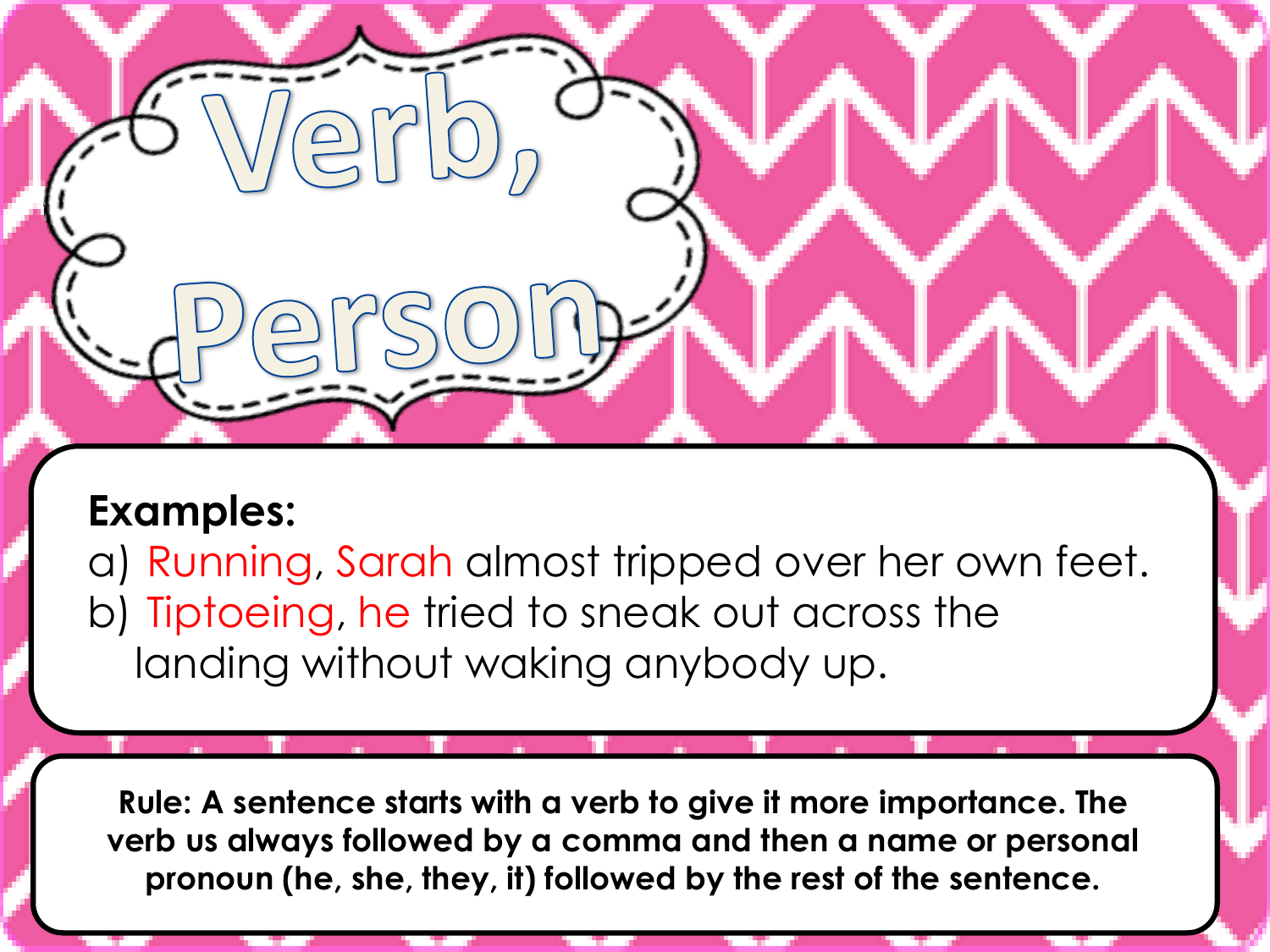- a) Kate ate the cake that was given to her with enthusiasm and delight. (Inside, however she wished she had turned down the offer.)
- b) She smiled at the cheeky little boy. (At the same time she was hurt by his tricks.)

**Rule: They are Outside: Inside sentences.** 

**They are made up of two related sentences. The first sentence tells the reader a character's outward action and the second reveals their true feelings.**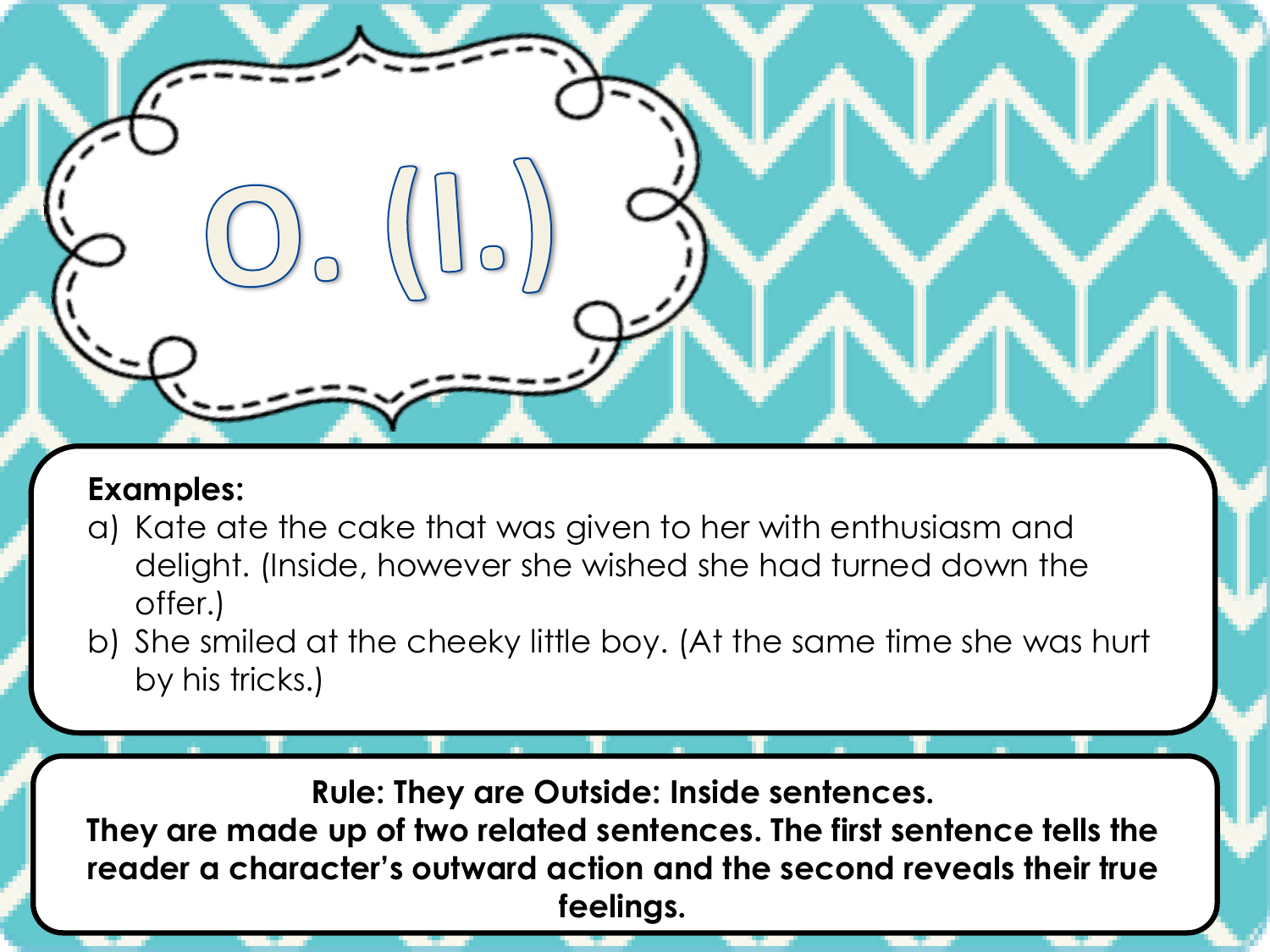- a) If the alarm hadn't gone off, if the bus had been on time, if the road repairs had been completed, then his life would not have been destroyed.
- b) If Hannibal hadn't been lost, if Rome hadn't won, if Carthage hadn't fallen, then the Mediterranean would be very different today.

**Rule: Summarising a dramatic plot (key plots) at beginning or end of a story in groups of 3.** 

**The emphasis is on using a comma after each clause.**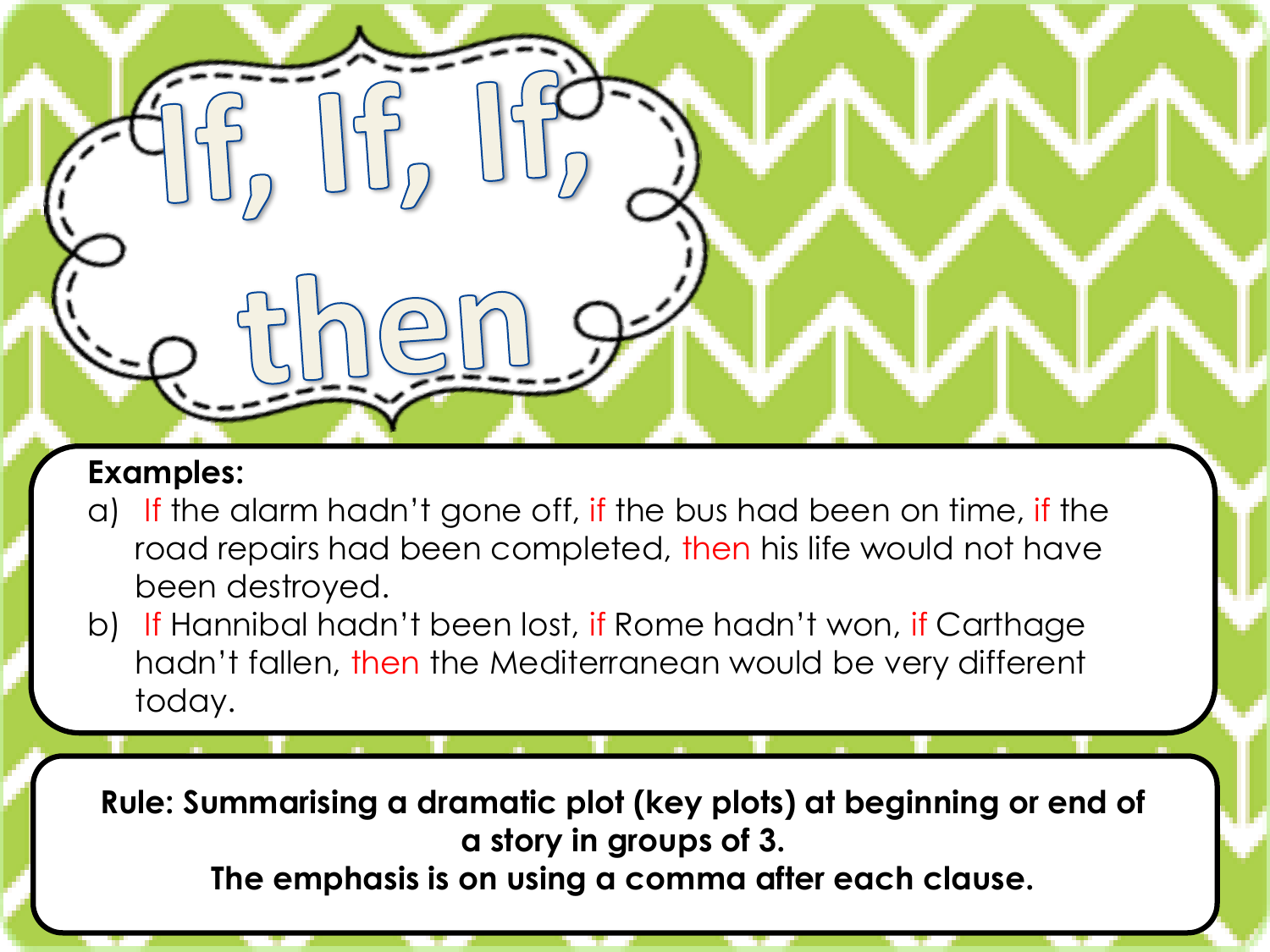a) Exhausted *and* worried, cold *and* hungry, they did not know how much further they had to go.

Dairs

**Rule: Begins with two pairs of related adjectives. Each pair is:** - **Followed by a comma** - **Separated by** *and*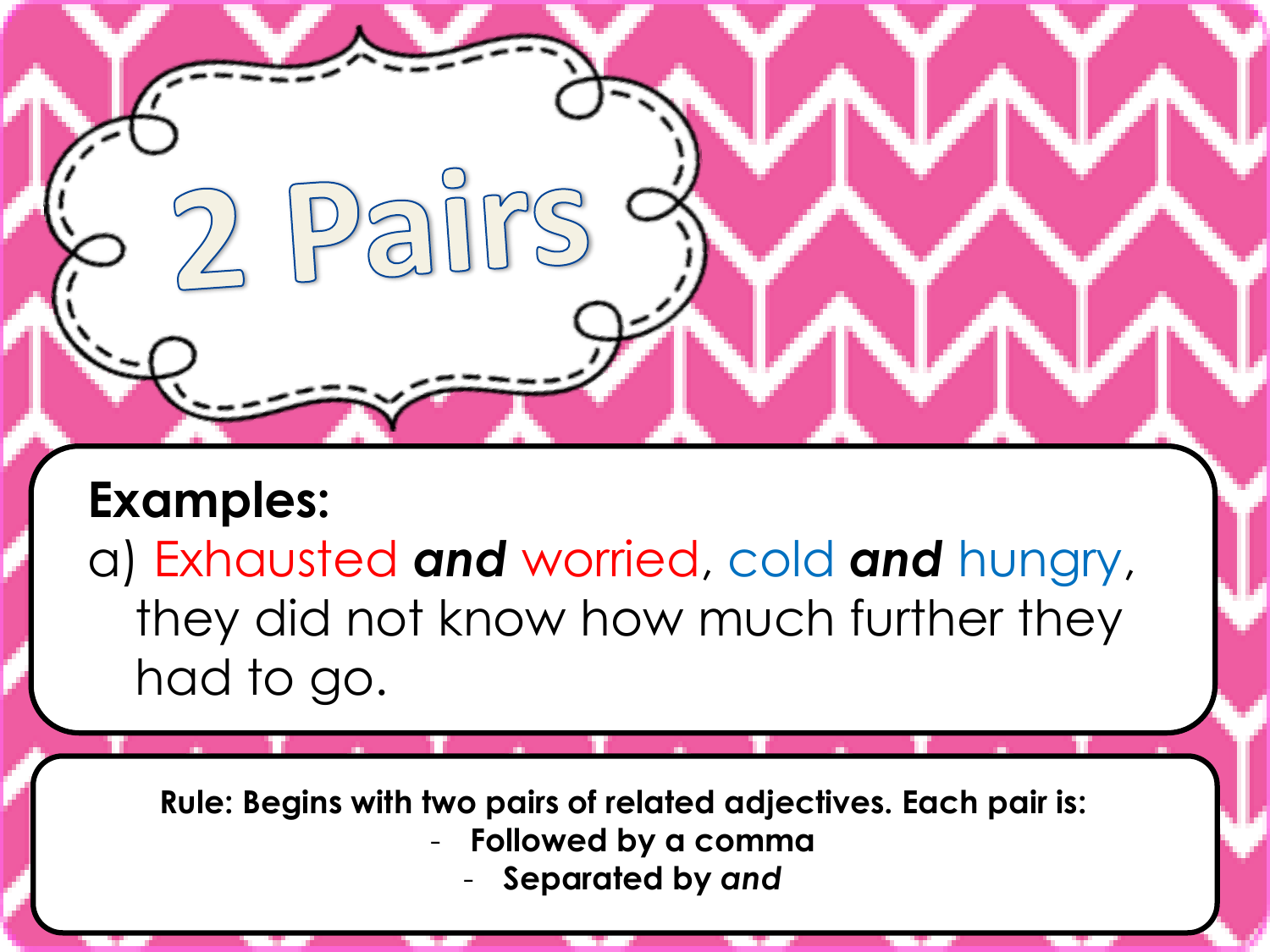$\bigcirc$ 

a)I was exhausted**:** I hadn't slept for more than two days.

**Rule: A description: or De:De sentence is:**

- **A compound sentence in which two independent clauses are separated by a colon**
- **The first clause is descriptive and the second adds further detail**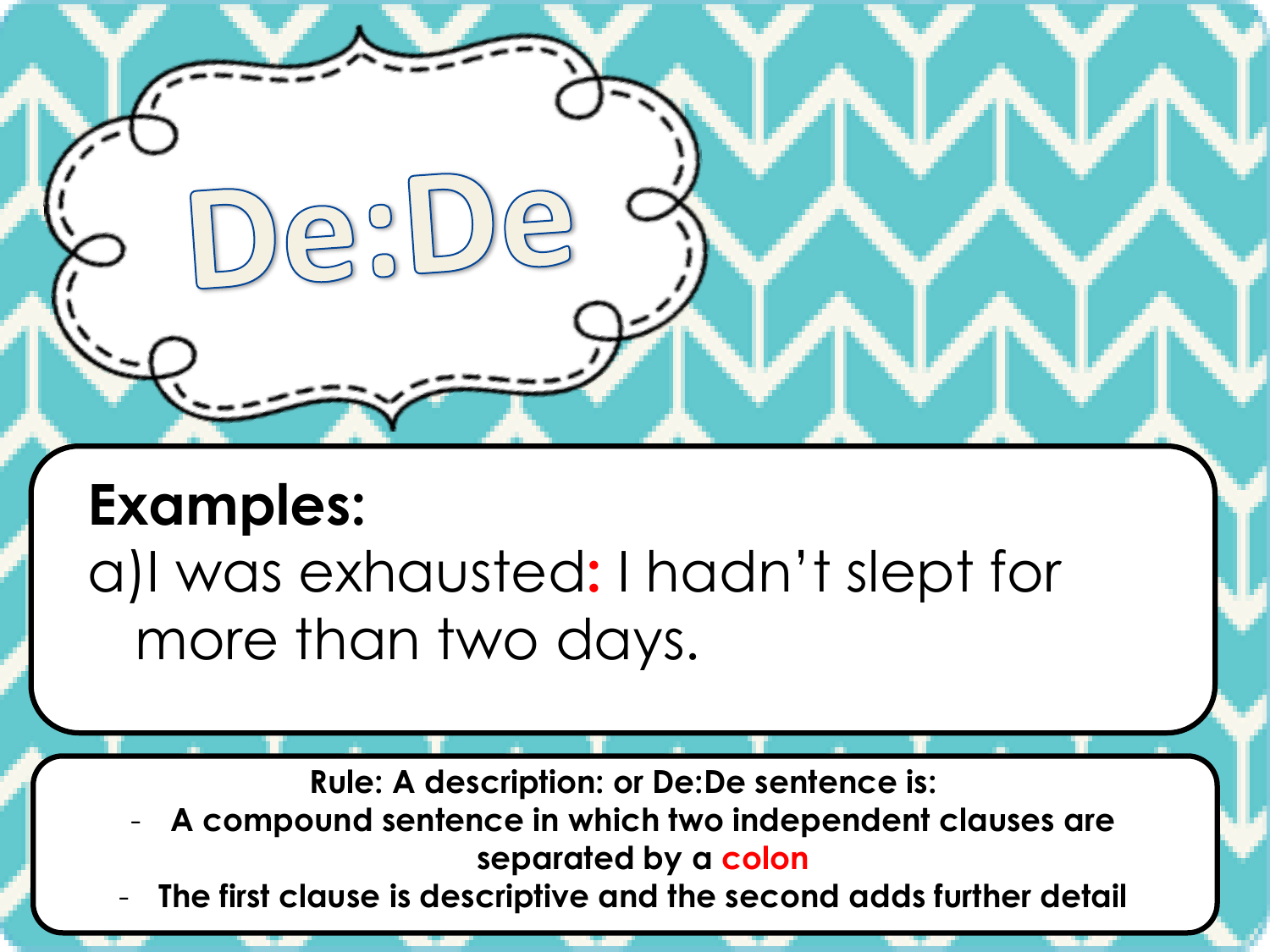a) Desperate, she screamed for help.

Emotior

word,

omma

- b) Terrified, he froze instantly to the spot.
- c) Happily, she skipped along the gravely path.

**Rule: Emotion first followed by the actions that are caused by the emotion. Putting the word first gives more weight to the emotion.**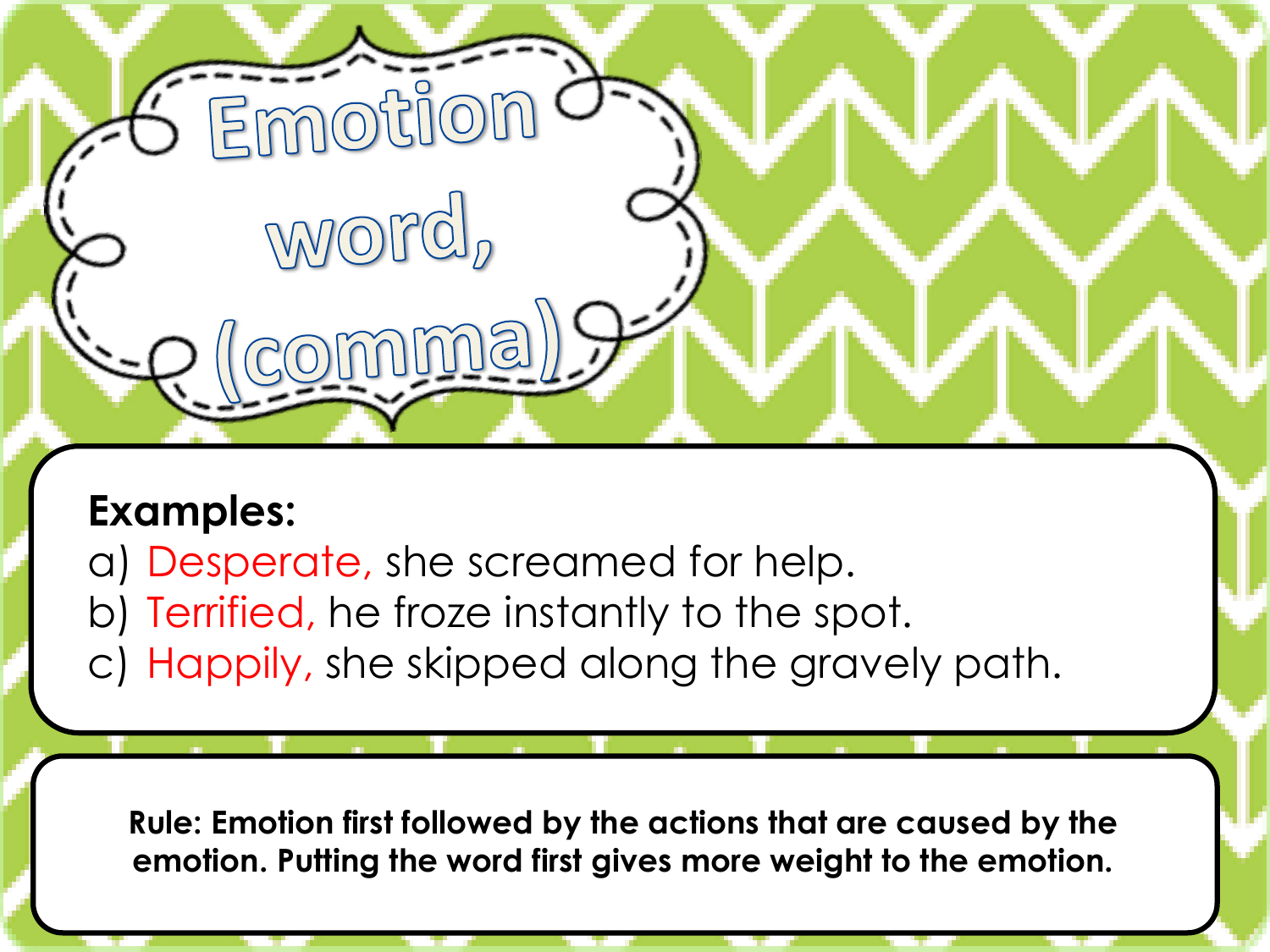a) Snakes, which scare me, are not always poisonous.

 $\overline{\text{O}}$ UN, which

who, where

- b) My pet dog, who only has three legs, loves to chase seagulls.
- c) The deserted beach, where the shipwreck was found, can only be reached by sea.

**Rule: Use commas to embed a clause in a sentence, add information that links with the sentence topic and start the clause with which, who or where.**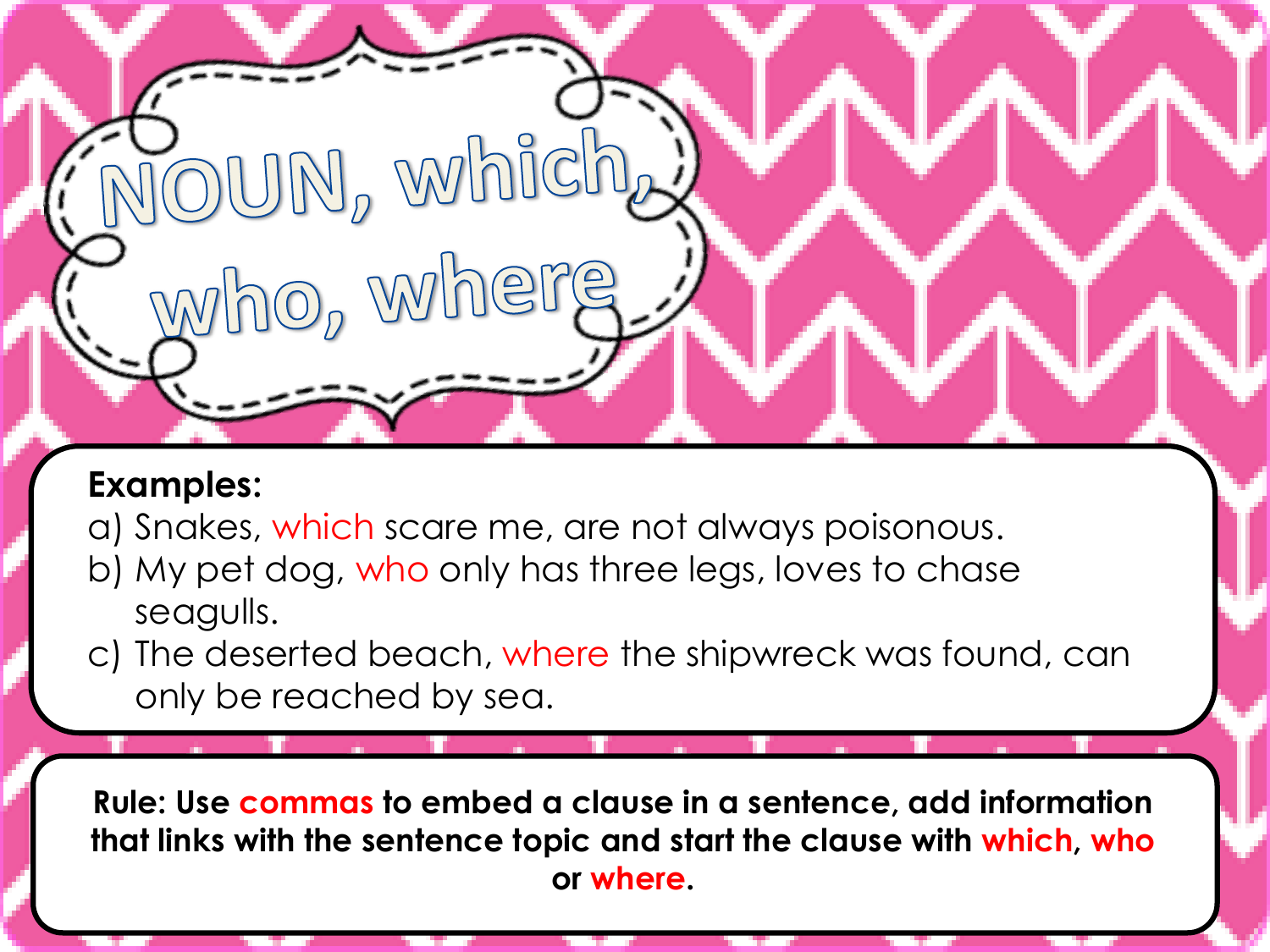**Man** 

**INESTIIO** 

a) Where is the treasure? the diamonds? the gold? the rubies?

b) What if she was lost? trapped? captured? murdered?

**Rule: Start with a question and question mark, followed by further words or phrases which pose linked questions. Beware – you don't need to start each phrase with a capital letter!**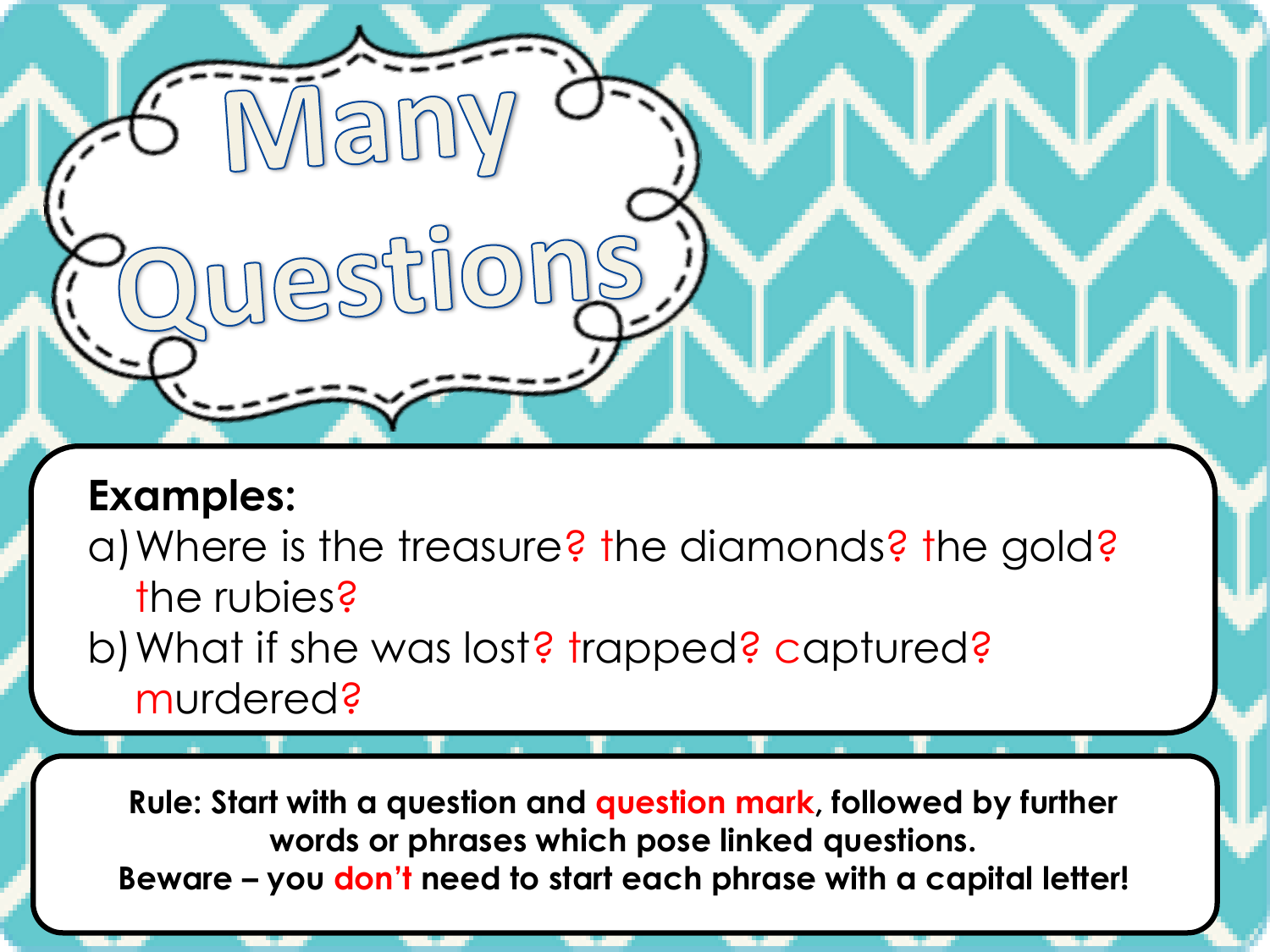$\bigcirc$ 

a) He was a fast runner, fast because he needed to be.

b) It was a cold planet, cold due to the distance from the sun.

same

**Rule: Same adjective used twice. The second adjective repeated straight after a comma.**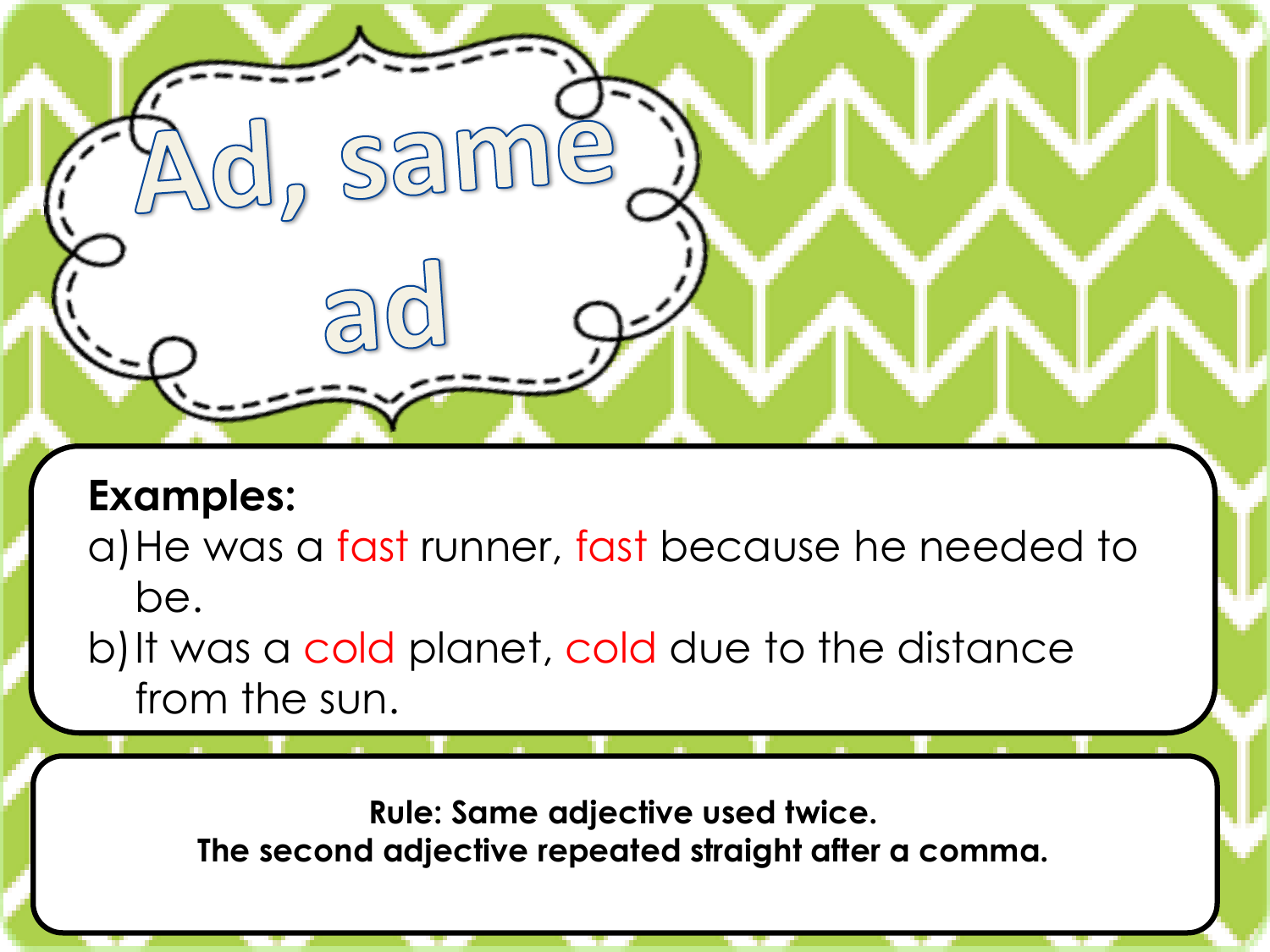a) Cold, dark, airlessness – which would kill the spaceman first?

 $\Gamma_{\text{bad}}=\text{(dash)}$ 

dnestions<sup>S</sup>

b) Greed, jealousy, hatred – which of these is most evil?

**Rule: 3 negative adjectives followed by a dash then a question which relates to the 3 adjectives.**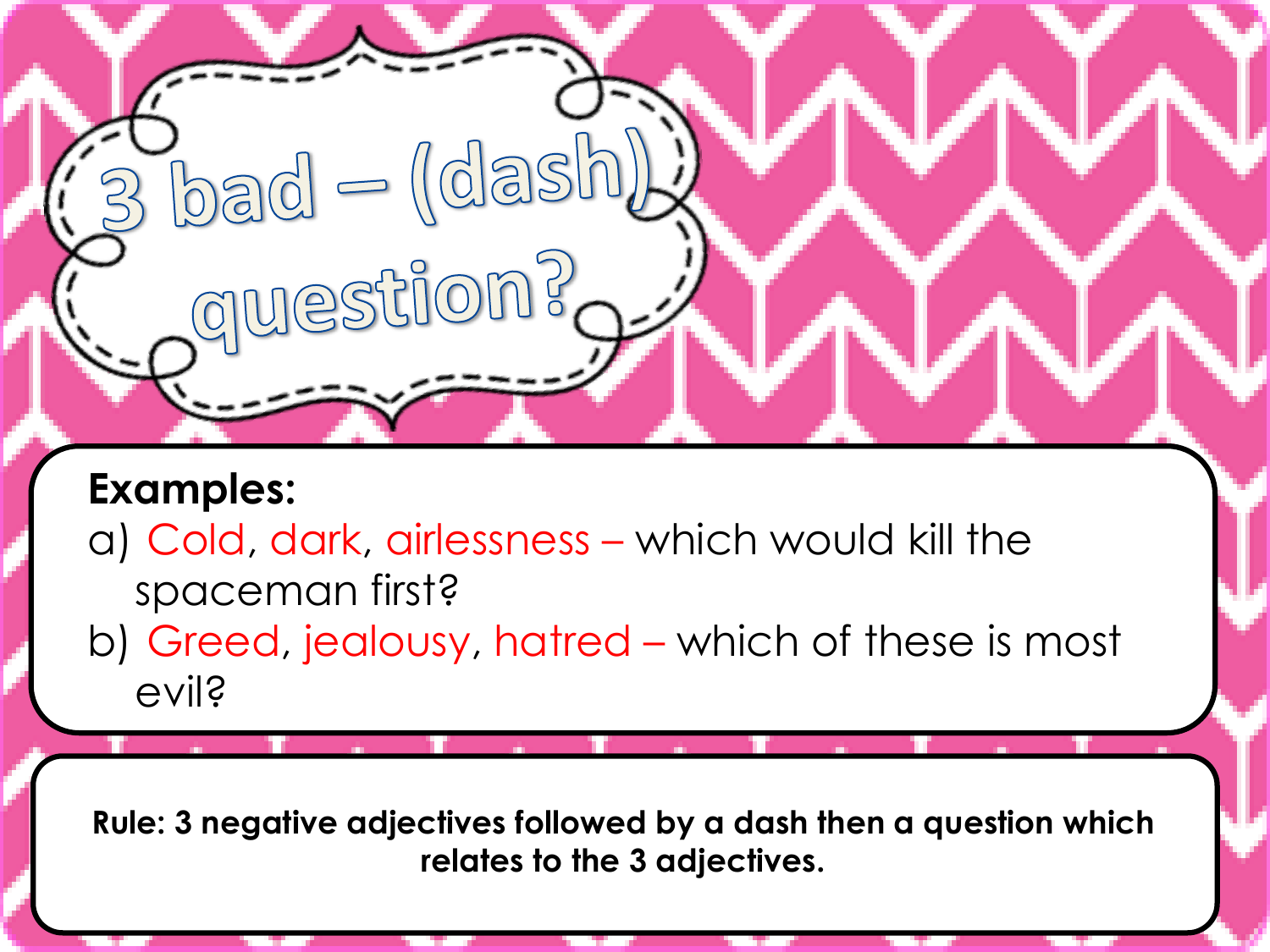$||\phi||_0$ 

a) She sang soulfully and emotionally. b) He exercised vigorously and enthusiastically. c)They laughed loudly and shrilly.

**Rule: The sentence must end in two adverbs which add detail to, and describe how to verb within the sentence is being carried out.**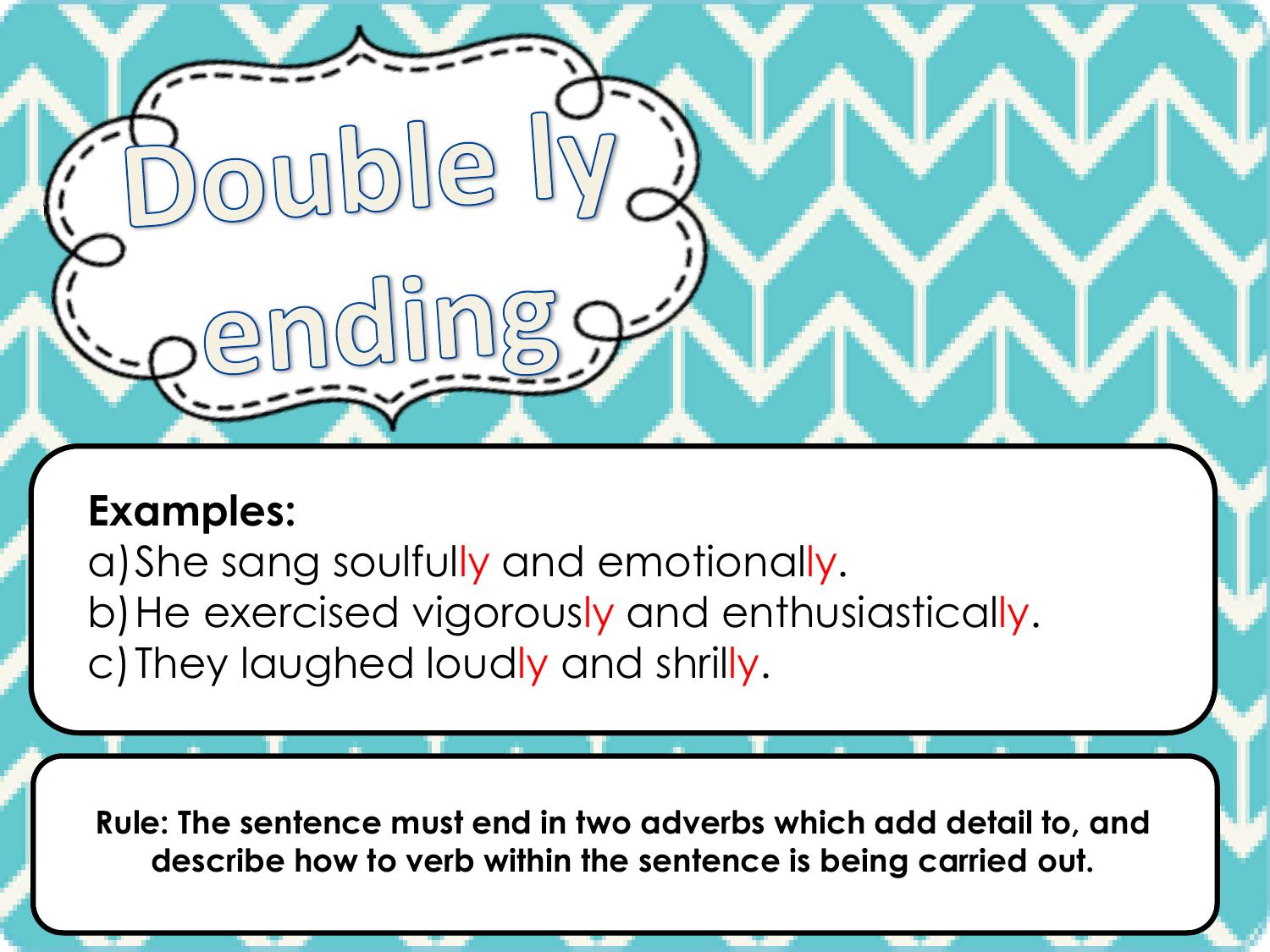- a) Would there ever be another opportunity like this one?
- b) Who would take over his role now?
- c) What if you had all of the money in the world?
- d) Why do zebras have stripes?

**Rule: Your short sentence must start with one of the following W words: Who? What? When? Where? Why? Would? Was? Will? What if?**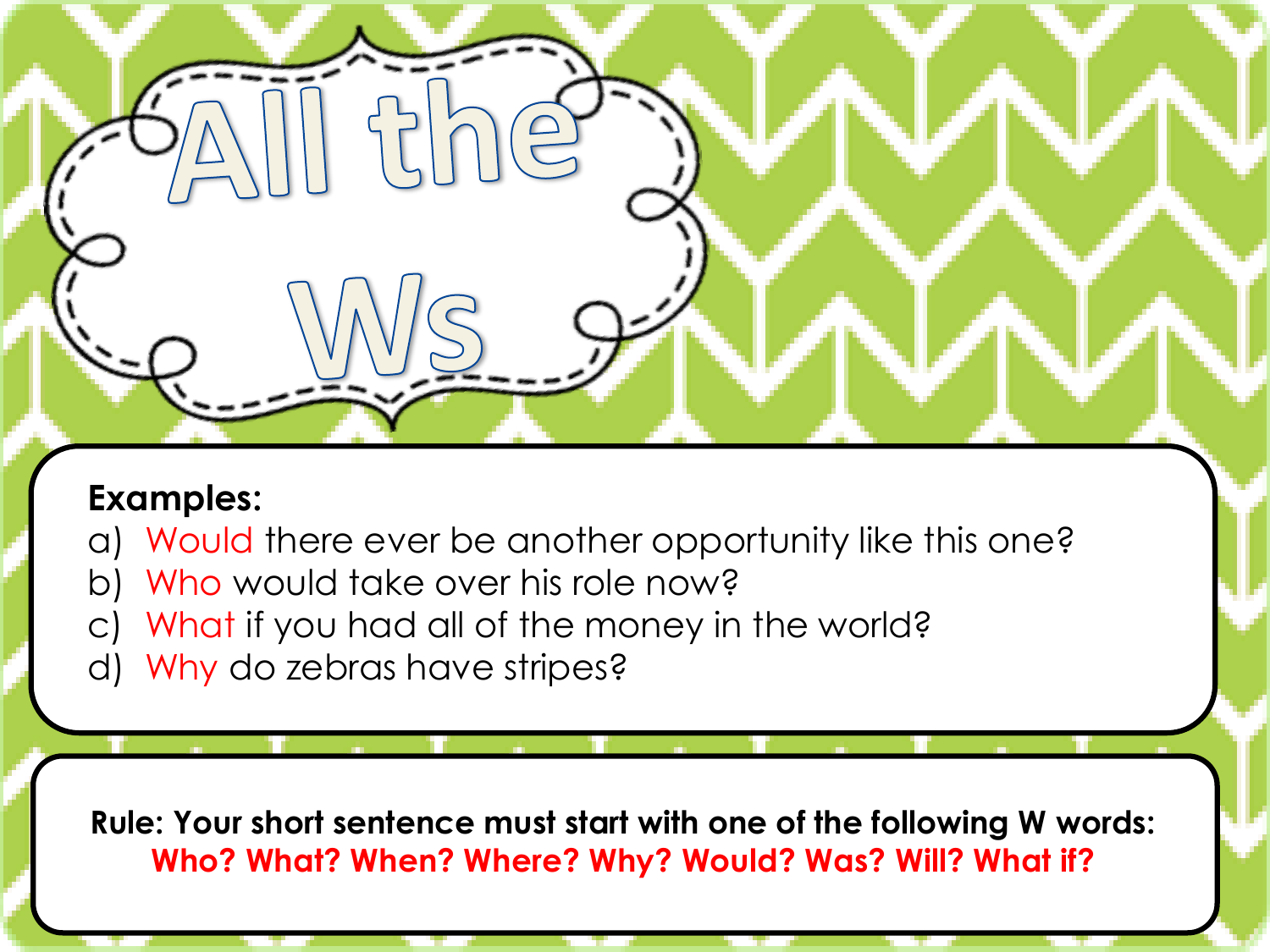sentenc

a)It was a dark, long, leafy lane. b)It was a cold, wet, miserable and misty morning.

**Rule: A LIST sentence must have 3 or 4 adjectives before the noun. Use** *and* **between the final 2 adjectives.**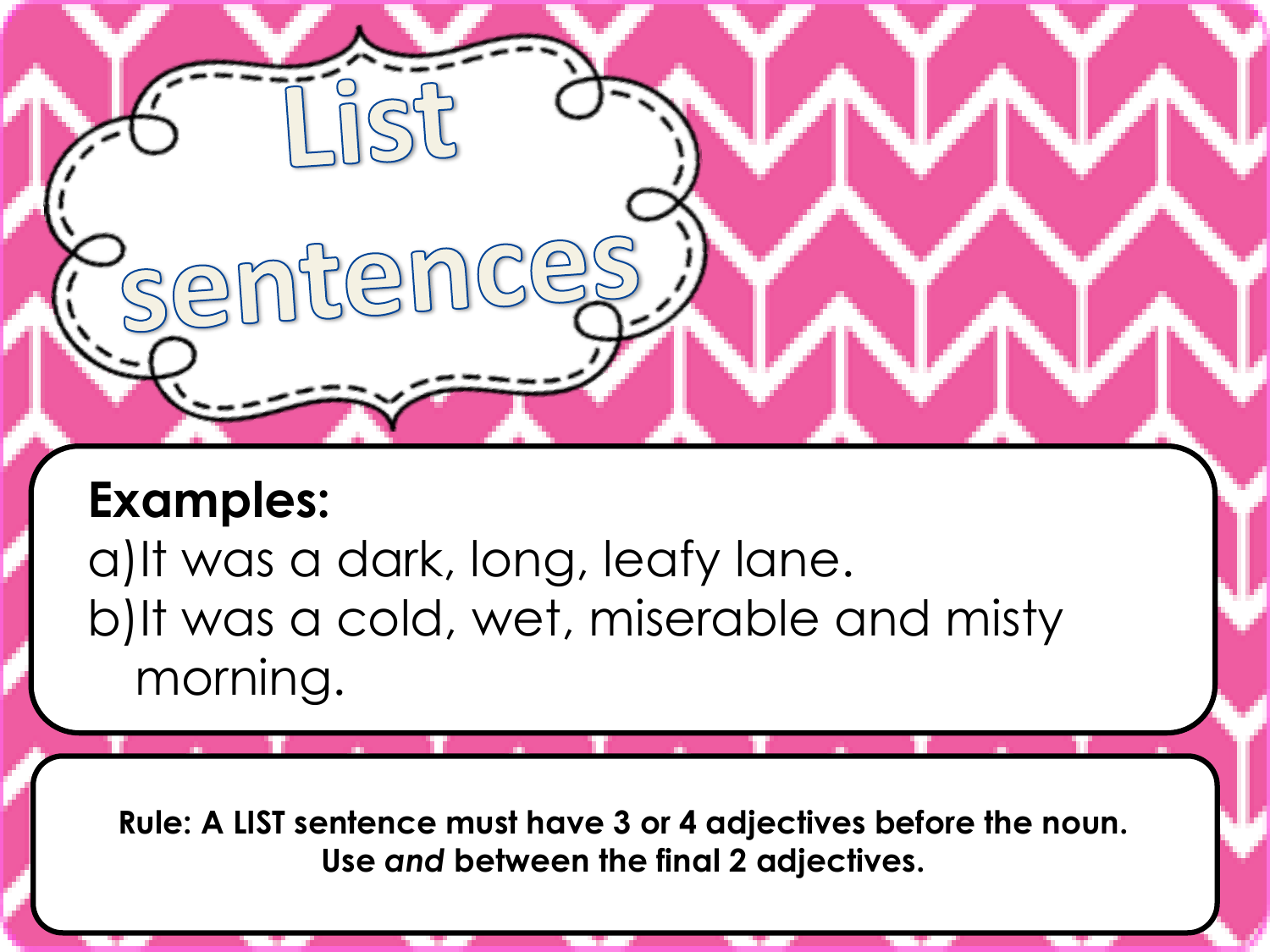a) Some people love football; others just can't stand it.

**Pome**; others

sentence

b) Some days are full of enjoyment; others begin and end terribly.

**Rule:** *Some; others* **sentences are compound sentences which begin with the word** *some* **and have a semi-colon to replace the word** *but*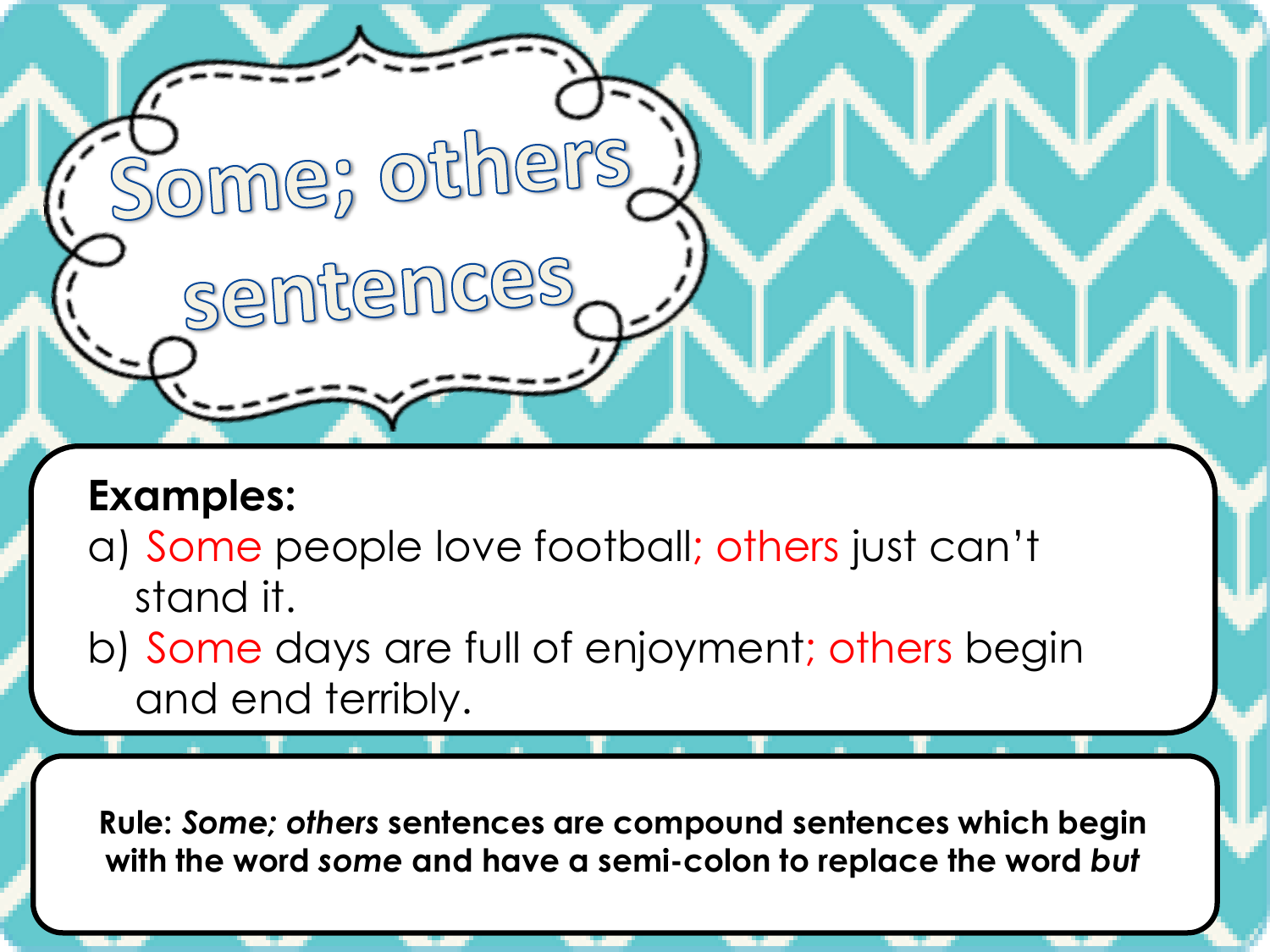a) Neither money nor gifts could make him visit haunted mansion again.

b) It was both cold and unpleasant for him to work there.

**Rule: P.C. is short for Paired Conjunctions. This is when some words need a second word in order to make sense.**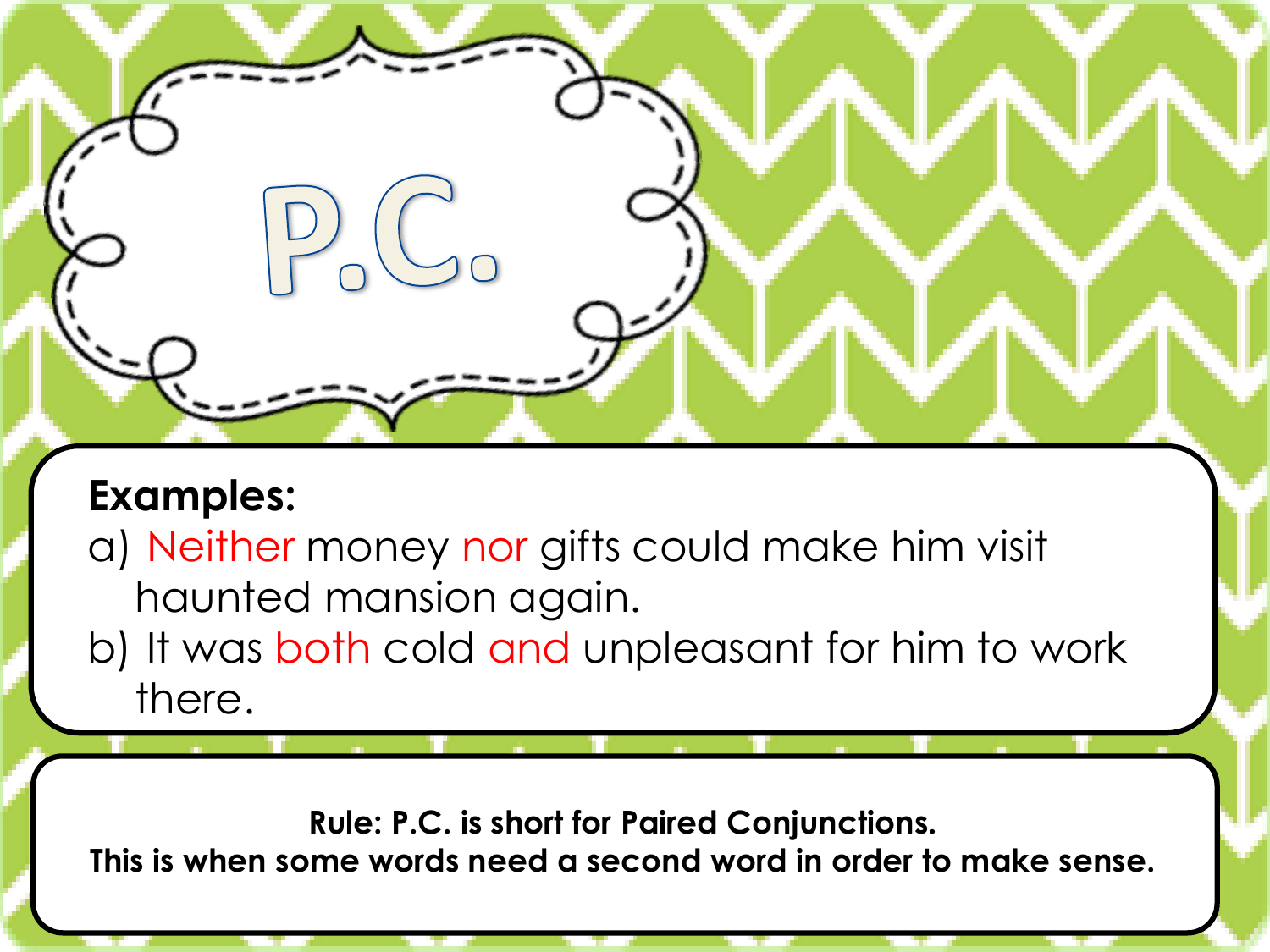a) What a beautiful morning!

Exclamation

Sentence

- b) How did he do that!
- c) What a nightmare!
- d) How delicious!

**Rule: This sentence type is particularly useful when implying expression in a creative piece of writing. The sentence is often short and punctuated with an exclamation mark. These sentences open with the words 'What' or 'How'.**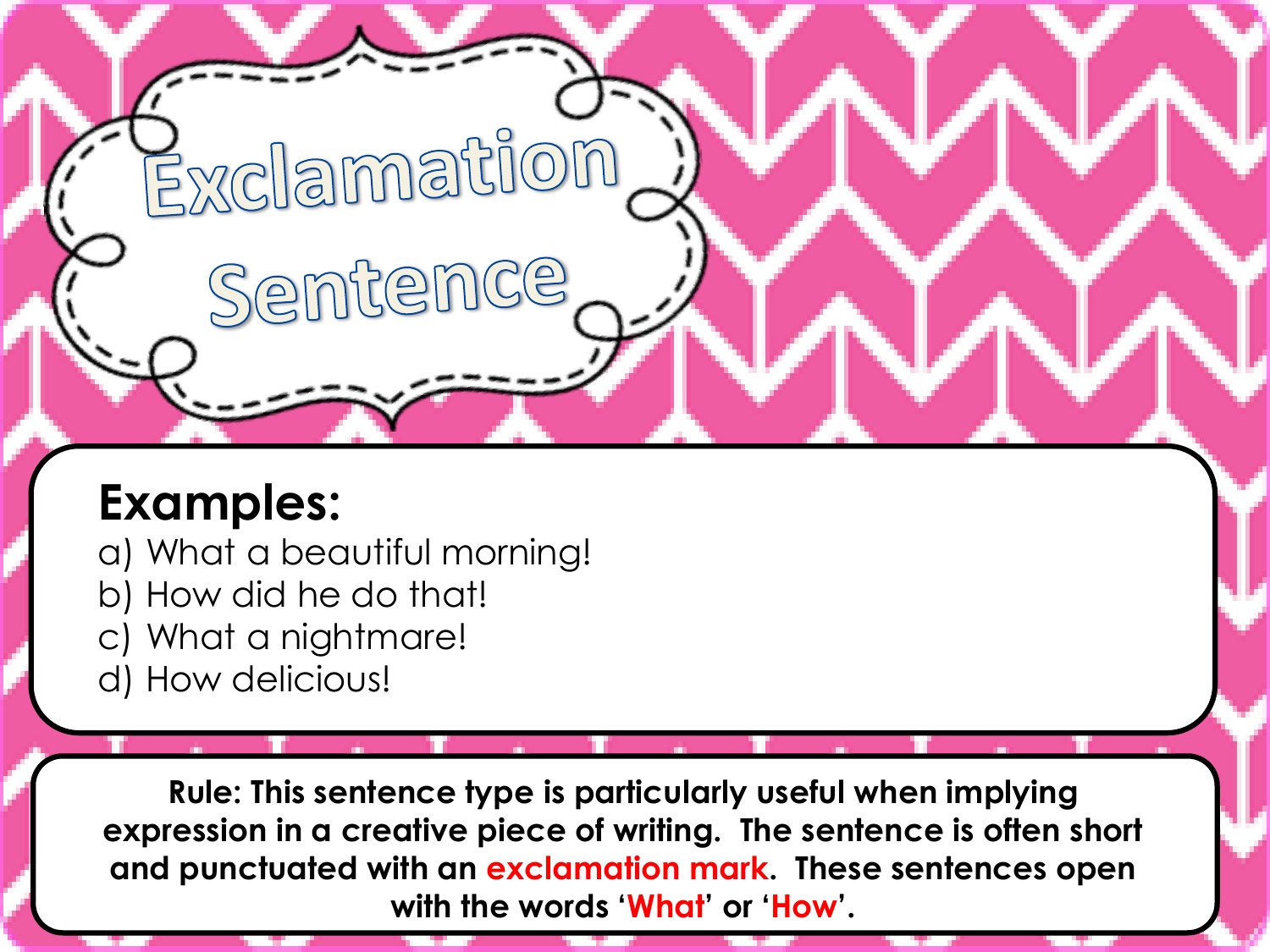**Examples:** a)Everything failed!

b)The ship exploded!

 $h \cap \overline{O}$ 

**Rule: 1-3 word sentences possibly with an exclamation mark.**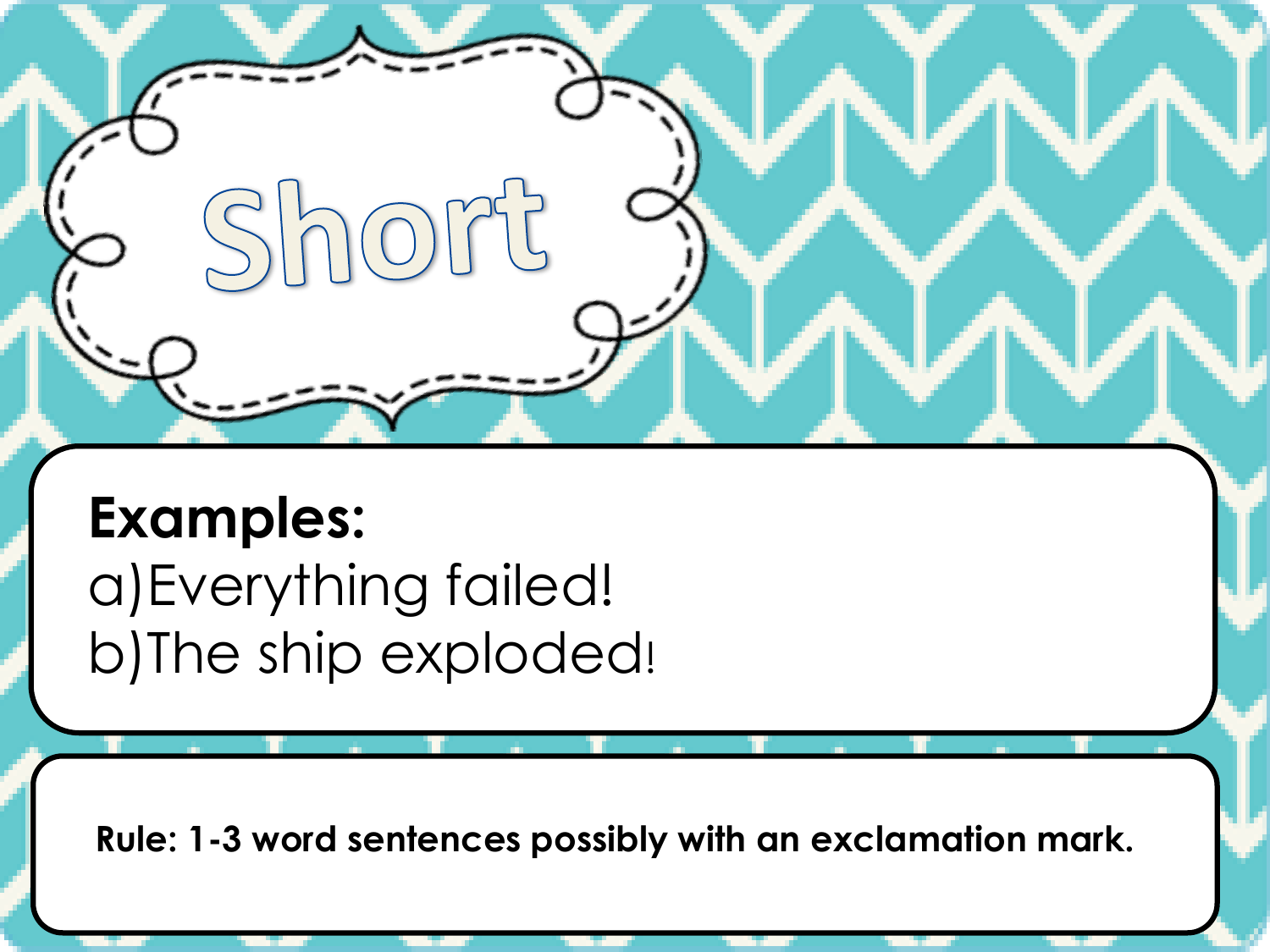a)They pulled, and they pulled, and they pulled.

b)Down, down, down fell the troll.

**Rule: A word or short phrase repeated three times. Use of a comma to separate each repeated word or phrase.**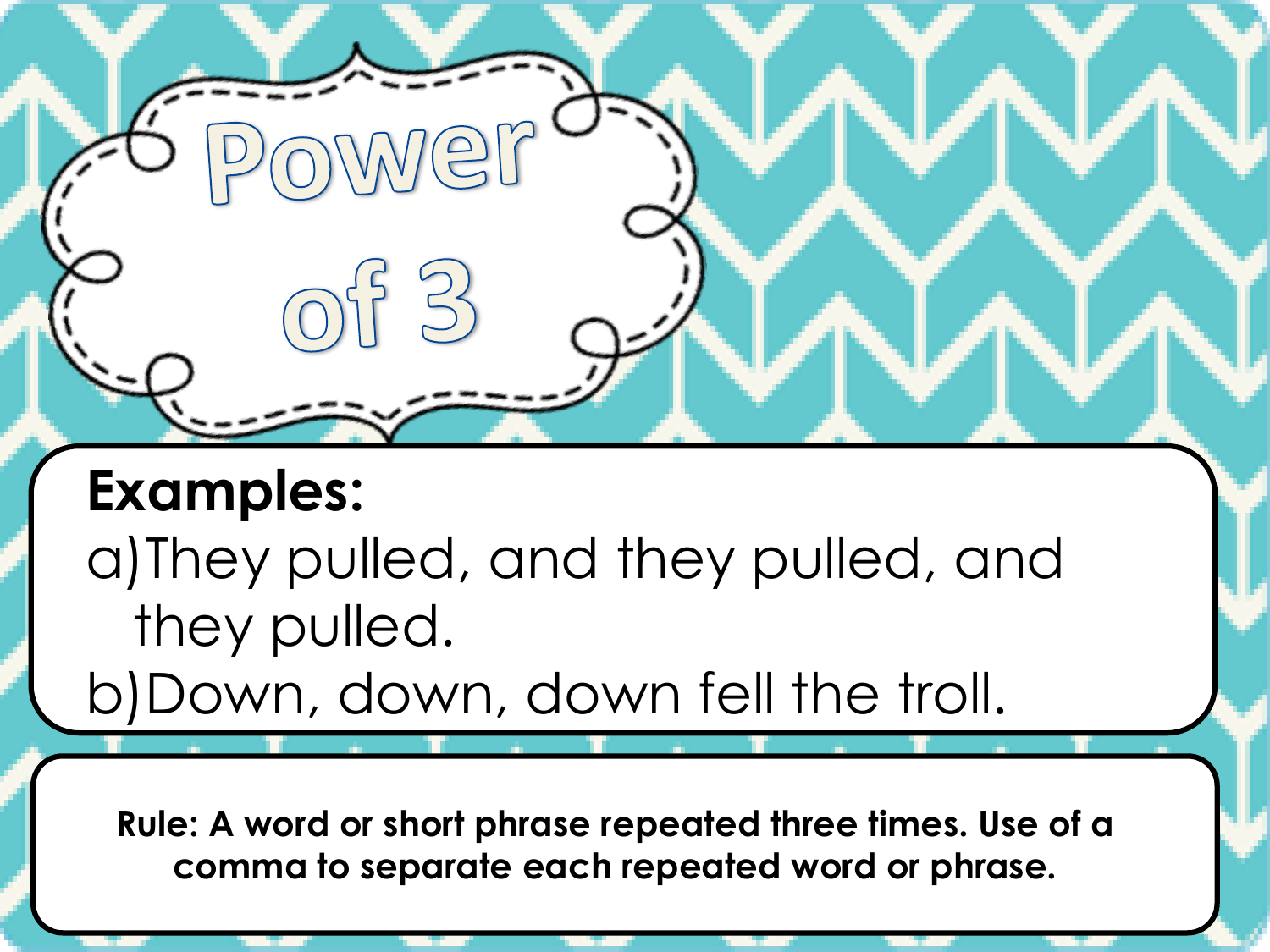a) The wind stroked the space shuttle gently before lift off. = caring

b) Norman was beaten by the hall. = attacked/aggressive.

**D**<br>Persomification

of weather

**Rule: A type of weather; wind, rain, sun, hail etc. is given a human mood.**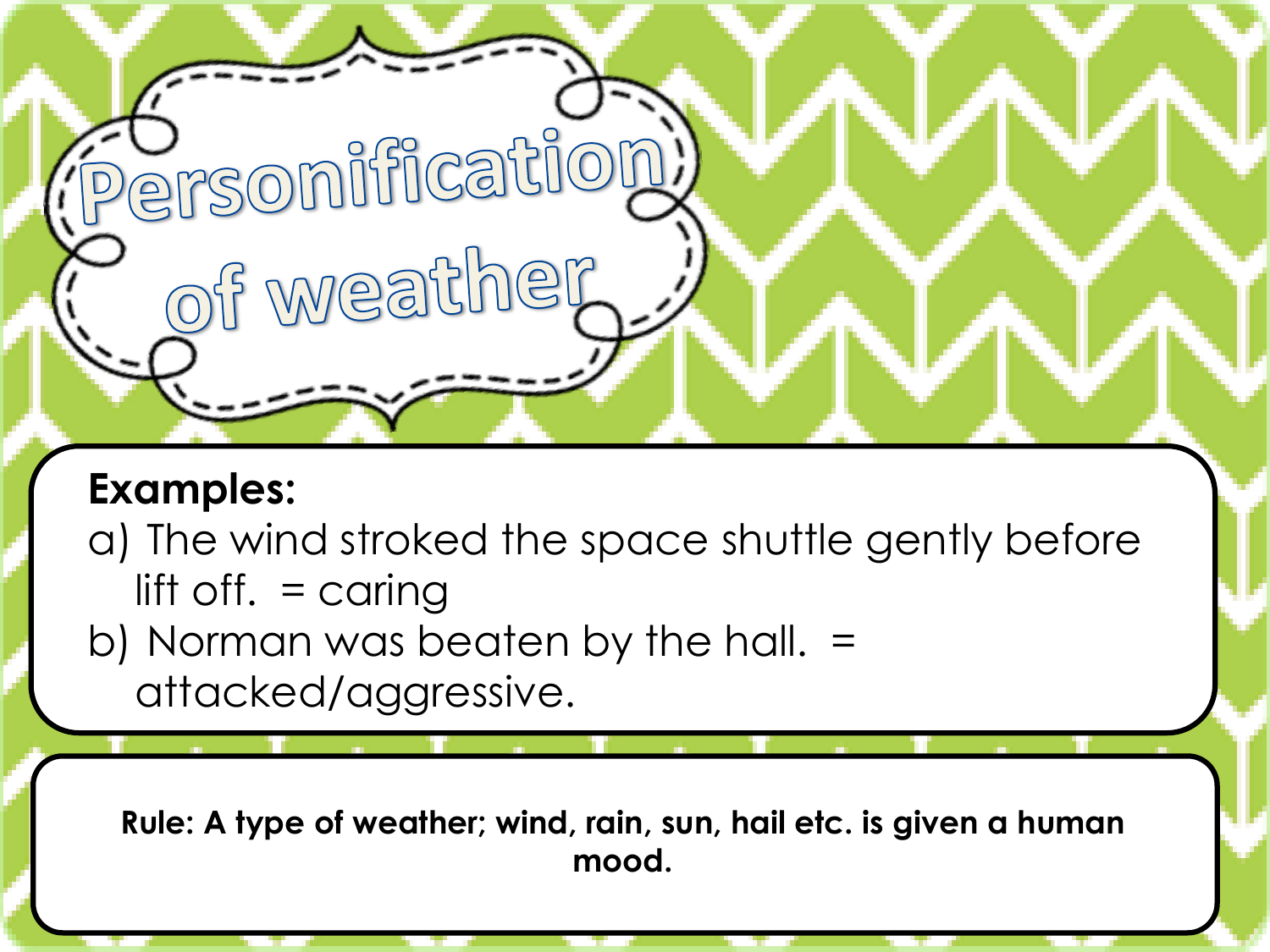- a) Dancing in the studio, she watched in the mirror as a ghost appeared.
- b) Skipping along the street, he stopped abruptly when a car screeched past.

**Rule: The sentence must begin with a verb ending in 'ing' followed by a location of the action.**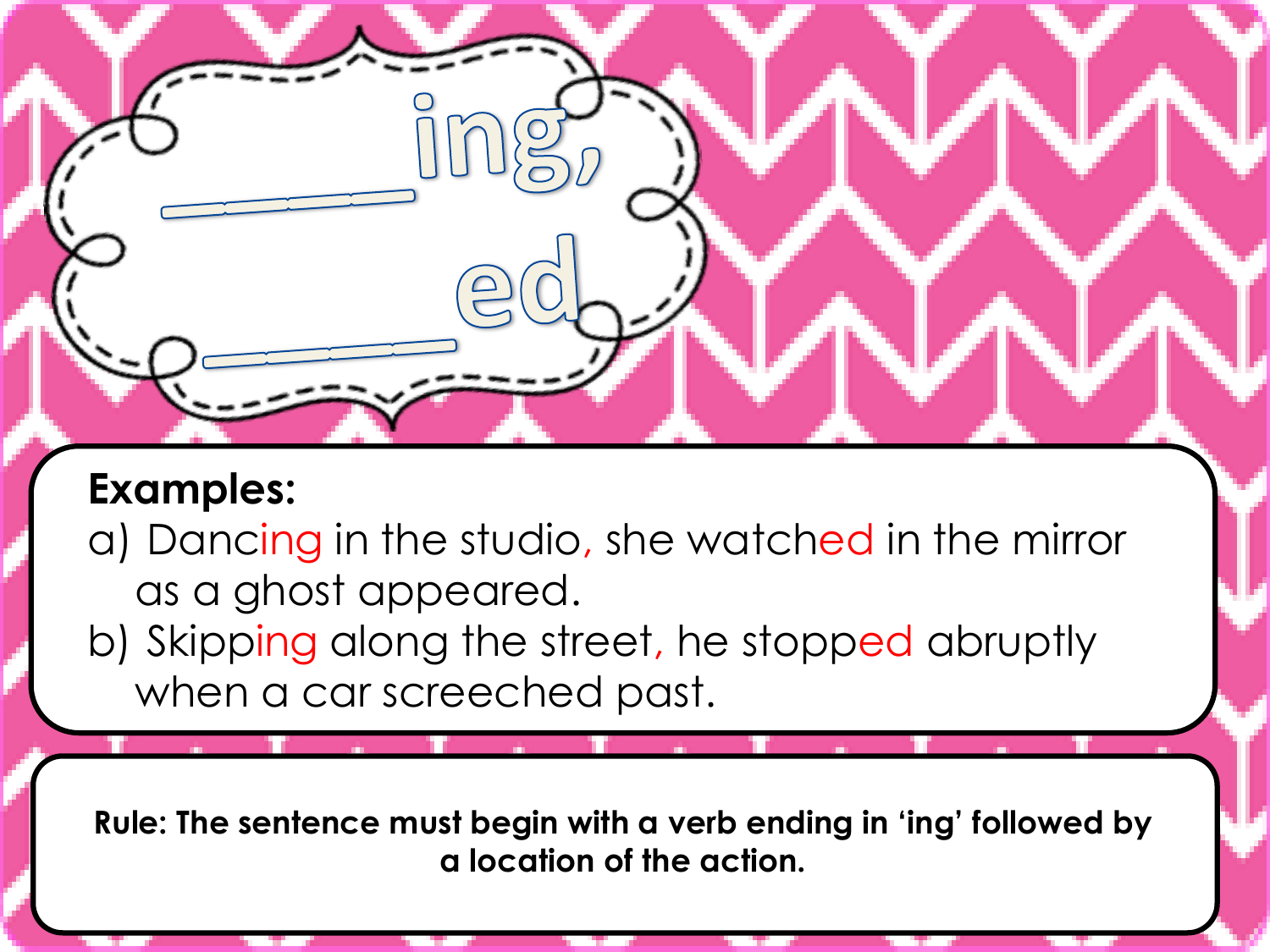$P(0)$ 

a) Our 'luxury' hotel turned out to be a farm outbuilding.

- b) With dawn breaking, the 'beautiful view' which the brochure described, revealed itself to be a scrap-yard and a rubbish tip.
- c) The 'trip of our dreams' was, in fact, our worst nightmare.

**Rule: An irony sentence deliberately overstates how good or bad something is. The overstated word is then shown to be false through the remainder of the sentence which reveals the truth.**